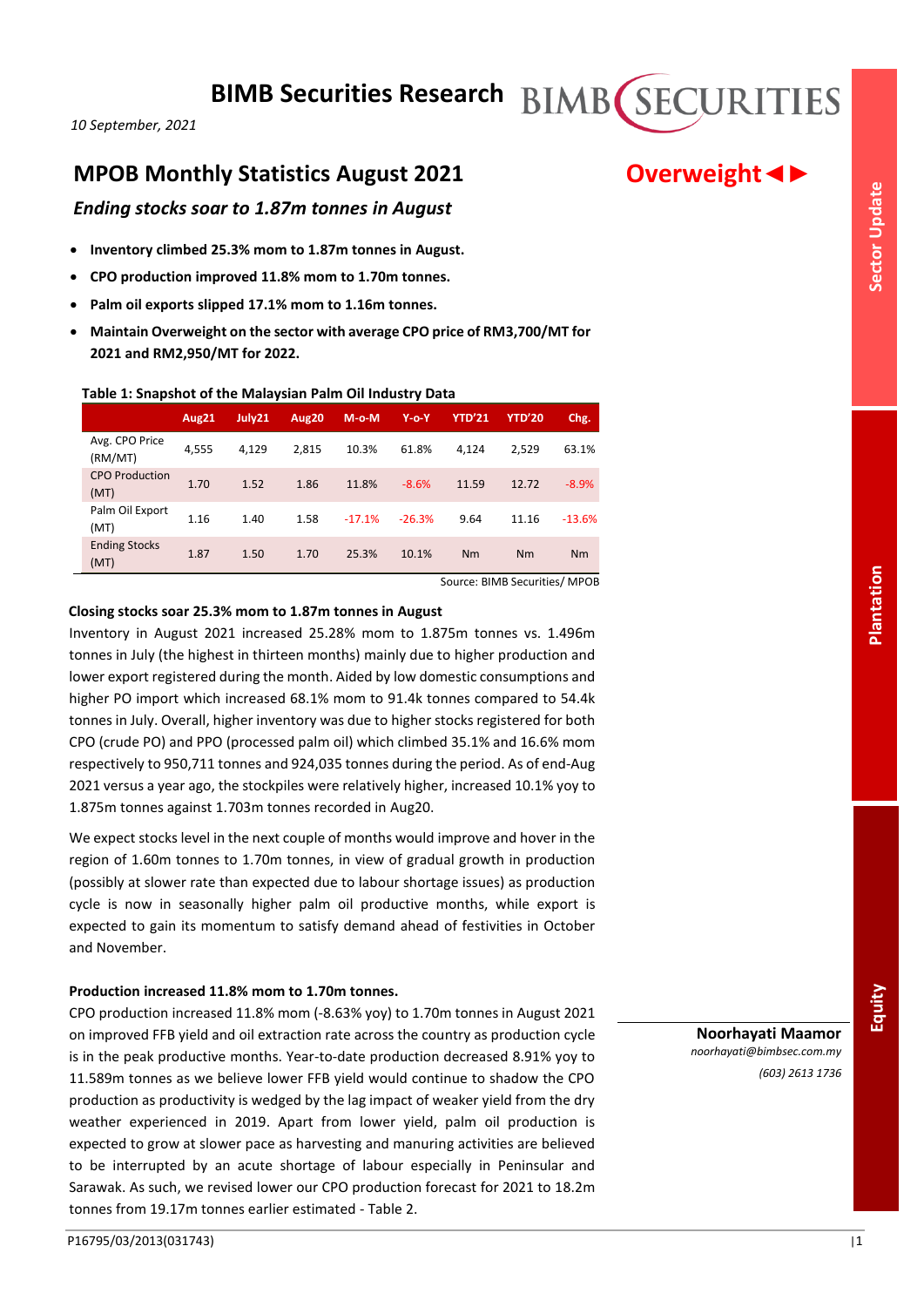#### **Maintain 2021/22 average CPO price forecast at RM3,700/MT-RM2,950/MT**

The BMD's 3-month CPO futures prices for the month of August saw a mixed trading as concerns on lower edible oils demand intensified compounded by weakness in soybean oil price performance in CBOT and Dalian Commodity Exchange market. Given continuous concerns over tight edible oil supply worldwide led by tight supply of Malaysian production, average CPO price at Bursa Derivatives Market (BMD) closed relatively higher at RM4,318/MT (+7.45% mom) with CPO price for local delivery seen rising 10.3% mom (+61.8% yoy) to an average of RM4,555/MT against RM4,128.50/MT recorded in the previous month. As for Jan-Aug 2021 period, the MPOB average CPO price of RM4,124/MT was higher by RM1,595/MT or 63.1% against RM2,529/MT recorded in the same period last year.

We foresee that price for local delivery in September/October 2021 period would continue to trade higher within a range of RM4,600/MT and RM4,000/MT as opposed to RM2,841.50/MT and RM3,250/MT recorded during the same period last year. This ties in with our positive view on the prospect of improved demand prior to festivities and tight supply situation underpinned by a hiccup in palm oil production in Malaysia as well as favorable SBO prices performance on higher demand for soybeans and its derivatives for food, feed-meal and biofuel feedstocks.

**We believe the possible negative factors for CPO price are** 1) slower-than-expected economic growth and consumption of edible oils, 2) lower-than-expected demand due to changes in government policies of importing countries, 3) higher-than-expected supply and stockpiles of Soybean and SBO, 4) narrowing of the price differential between CPO and SBO, 5) weakening of crude oil prices, and 6) prolonged Covid-19 pandemic with another round of movement restriction worldwide.

### **Maintain "Overweight"**

Maintain Overweight on the sector as most stocks under our coverage are currently carrying attractive valuation. Our base case scenario is for CPO prices to continue their upward trajectory in the short-to-medium-term  $-$  due to tighter supplies and improved demand  $-$  and then moderating in the later part of 4Q21. In view of this, we expect plantation companies' earnings growth to remain firmly on the upside as CPO price is anticipated to stay elevated above RM3,500/MT. We have BUY call on HAPL (RM2.17), SOP (RM4.50), TSH (TP: RM1.23), IOI (RM4.80), KLK (RM24.40), GENP (TP: RM9.00) and SIME Darby Plants (TP: RM5.00), whilst HOLD recommendation on Sarawak Plant (RM2.64) and FGV (TP: RM1.30); and non-rated for TH Plant.

#### **Table 2: Plantation Key Annual Statistics**

|                                        |          |          |          |          |          |      |        | % Change |              |       |
|----------------------------------------|----------|----------|----------|----------|----------|------|--------|----------|--------------|-------|
|                                        | 2017     | 2018     | 2019     | 2020     | 2021F    | 2017 | 2018   | 2019     | <b>2020E</b> | 2021F |
| Average CPO Price (RM/MT)              | 2.798.00 | 2.235.00 | 2.079.00 | 2.685.50 | 3,700.00 | 5.5  | (20.1) | (7.0)    | 29.2         | 37.8  |
| <b>CPO Production (Million Tonnes)</b> | 19.92    | 19.52    | 19.86    | 19.14    | 18.18    | 15.0 | (2.0)  | 1.8      | (3.6)        | (5.0) |
| Palm Oil Export (Million Tones)        | 16.56    | 16.49    | 18.47    | 17.37    | 17.17    | 3.2  | (0.4)  | 12.0     | (6.0)        | (1.1) |
| <b>Ending Stocks (Million Tonnes)</b>  | 2.73     | 3.22     | 2.01     | 1.26     | 1.85     | 63.9 | 17.8   | (37.5)   | (37.1)       | 46.3  |

*Source: BIMB Securities/ MPOB*

#### **Table 3: YTD Major Export Destinations (Major Customers)**

|                                                                 | 2017     | 2018          | 2019     | 2020          | 2021F        | 2017                          | 2018   | 2019   | 2020E                        | 2021F |
|-----------------------------------------------------------------|----------|---------------|----------|---------------|--------------|-------------------------------|--------|--------|------------------------------|-------|
| Average CPO Price (RM/MT)                                       | 2,798.00 | 2,235.00      | 2,079.00 | 2,685.50      | 3,700.00     | 5.5                           | (20.1) | (7.0)  | 29.2                         | 37    |
| CPO Production (Million Tonnes)                                 | 19.92    | 19.52         | 19.86    | 19.14         | 18.18        | 15.0                          | (2.0)  | 1.8    | (3.6)                        | (5    |
| Palm Oil Export (Million Tones)                                 | 16.56    | 16.49         | 18.47    | 17.37         | 17.17        | 3.2                           | (0.4)  | 12.0   | (6.0)                        | (1)   |
| Ending Stocks (Million Tonnes)                                  | 2.73     | 3.22          | 2.01     | 1.26          | 1.85         | 63.9                          | 17.8   | (37.5) | (37.1)                       | 46    |
| <b>Table 3: YTD Major Export Destinations (Major Customers)</b> |          |               |          |               |              |                               |        |        | Source: BIMB Securities/ MPO |       |
| <b>YTD'20</b>                                                   |          | <b>YTD'21</b> |          |               | Change (YoY) |                               |        |        |                              |       |
| ('000 tonnes)                                                   |          | ('000 tonnes) |          | ('000 tonnes) |              | (%)                           |        |        |                              |       |
| 11,161.90<br>Total                                              |          | 9,639.06      |          | $-1522.84$    |              | $-13.64%$                     |        |        |                              |       |
| 1,842.14<br>China                                               |          | 1,045.47      |          | $-796.67$     |              | $-43.25%$                     |        |        |                              |       |
| 1,176.27<br>India                                               |          | 2,113.50      |          | 937.23        |              | 79.68%                        |        |        |                              |       |
| 1,341.78<br><b>EU</b>                                           |          | 1,076.64      |          | $-265.14$     |              | $-19.76%$                     |        |        |                              |       |
| 751.27<br>Pakistan                                              |          | 409.76        |          | $-341.51$     |              | $-45.46%$                     |        |        |                              |       |
| 387.35<br><b>USA</b>                                            |          | 187.29        |          | $-200.05$     |              | $-51.65%$                     |        |        |                              |       |
|                                                                 |          |               |          |               |              | Source: BIMB Securities/ MPOB |        |        |                              |       |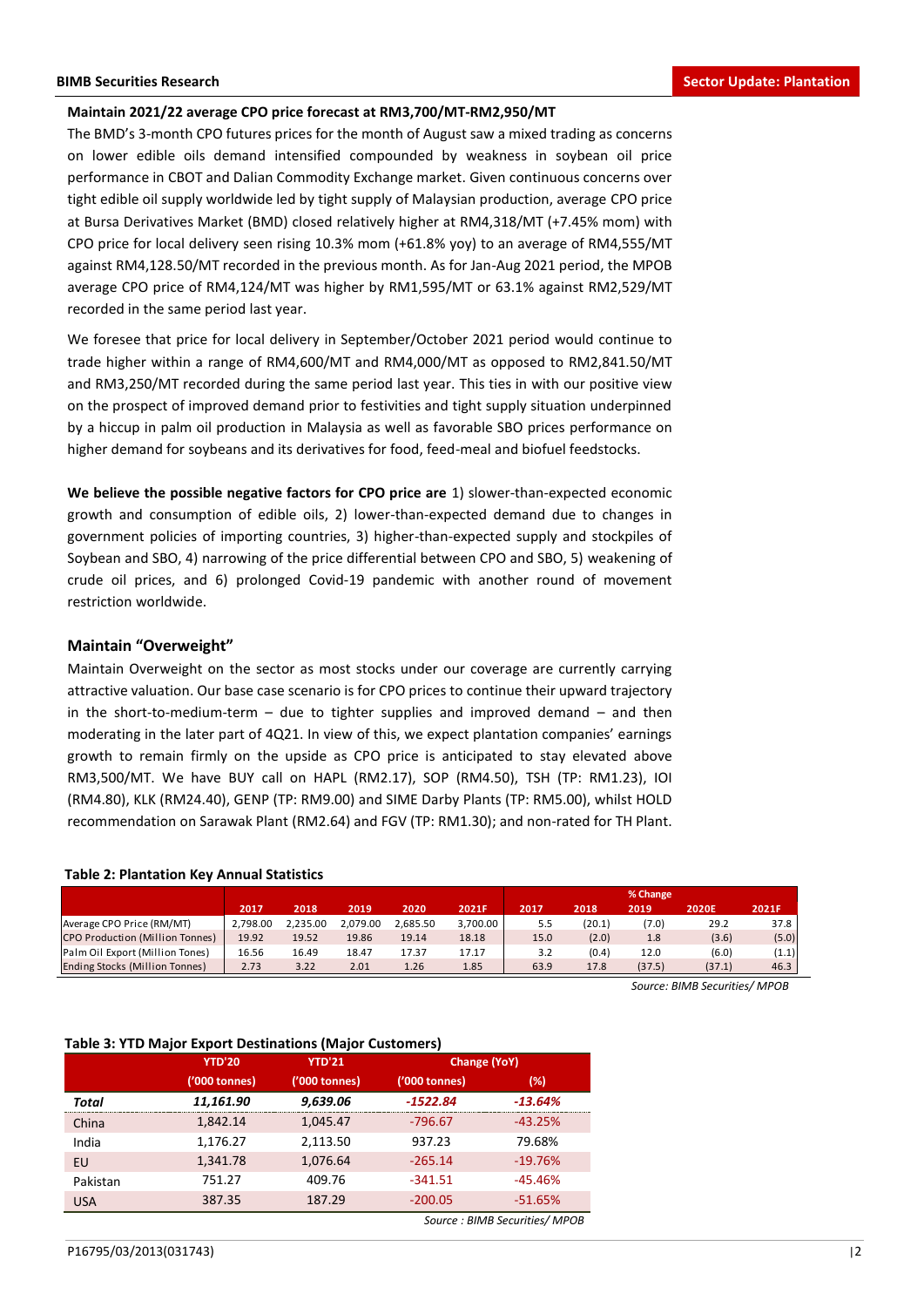|              | August'20     | July'21       | August21      |             | <b>Changes</b>               |
|--------------|---------------|---------------|---------------|-------------|------------------------------|
|              | ('000 tonnes) | ('000 tonnes) | ('000 tonnes) | $Y$ -o- $Y$ | $M$ -o- $M$                  |
| Total        | 1,578.08      | 1,402.04      | 1,162.81      | $-26.3%$    | $-17.1%$                     |
| China        | 295.01        | 166.43        | 137.46        | $-53.4%$    | $-17.4%$                     |
| India        | 329.83        | 234.04        | 303.30        | $-8.0%$     | 29.6%                        |
| Pakistan     | 59.78         | 51.60         | 52.40         | $-12.3%$    | 1.5%                         |
| Netherlands  | 76.62         | 120.85        | 58.25         | $-24.0%$    | $-51.8%$                     |
| <b>USA</b>   | 41.92         | 32.23         | 24.01         | $-42.7%$    | $-25.5%$                     |
| Singapore    | 17.16         | 13.52         | 16.80         | $-2.1%$     | 24.3%                        |
| Vietnam      | 27.77         | 38.16         | 15.98         | $-42.5%$    | $-58.1%$                     |
| Iran         | 34.43         | 27.44         | 20.42         | $-40.7%$    | $-25.6%$                     |
| South Korea  | 48.24         | 31.39         | 27.31         | $-43.4%$    | $-13.0%$                     |
| South Africa | 14.43         | 18.64         | 1.78          | $-87.6%$    | $-90.4%$                     |
| Philippines  | 45.12         | 53.40         | 42.58         | $-5.6%$     | $-20.3%$                     |
| Japan        | 34.05         | 37.31         | 32.48         | $-4.6%$     | $-12.9%$                     |
| <b>UAE</b>   | 21.55         | 21.14         | 9.04          | $-58.0%$    | $-57.2%$                     |
| EU           | 159.18        | 213.14        | 107.99        | $-32.2%$    | $-49.3%$                     |
| <b>Benin</b> | 9.53          | 3.89          | 7.85          | $-17.7%$    | 102.0%                       |
|              |               |               |               |             | Source: BIMB Securities/MPOB |

# **Table 4: Export by Selected Destination (yoy and mom performance)**

## **Table 5: Stock under coverage – peer comparison**

| <b>Companies</b>      | <b>Price</b> | <b>Market</b><br>Cap |            | Net Profit (RM m) |                 |            | PER(x)     |                 | FY1 Div. | <b>ROE</b> | <b>Target</b><br><b>Price</b> | <b>Rating</b> |
|-----------------------|--------------|----------------------|------------|-------------------|-----------------|------------|------------|-----------------|----------|------------|-------------------------------|---------------|
|                       | (RM)         | (RM m)               | <b>FYO</b> | FY1               | FY <sub>2</sub> | <b>FYO</b> | <b>FY1</b> | FY <sub>2</sub> | Yield    |            | (RM)                          |               |
| <b>SDPL</b>           | 3.95         | 27,317.1             | 1346.7     | 1899.3            | 1661.4          | 20.3       | 14.4       | 16.4            | 3.0%     | 9.9        | 5.00                          | <b>Buy</b>    |
| IOI Corp              | 3.89         | 24,245.9             | 1394.3     | 1033.7            | 1018.8          | 17.4       | 23.5       | 23.8            | 2.7%     | 13.5       | 4.80                          | Buy           |
| <b>KLK</b>            | 20.86        | 22.484.7             | 772.6      | 1334.9            | 1206.4          | 29.1       | 16.8       | 18.6            | 2.4%     | 7.3        | 24.40                         | Buy           |
| <b>FGV</b>            | 1.39         | 5.070.9              | 146.2      | 361.3             | 293.1           | 34.7       | 14.0       | 17.3            | 2.2%     | 3.5        | 1.30                          | Hold          |
| <b>TH Plantations</b> | 0.57         | 499.4                | 14.0       | 44.4              | 40.6            | 35.7       | 11.2       | 12.3            | 0.0%     | 2.4        | <b>NA</b>                     | Non-Rated     |
| <b>Genting Plant</b>  | 7.32         | 6,567.5              | 254.4      | 374.9             | 351.4           | 25.8       | 17.5       | 18.7            | 2.9%     | 5.2        | 9.00                          | Buy           |
| Hap Seng              | 2.04         | 1,631.4              | 90.3       | 140.5             | 98.9            | 18.1       | 11.6       | 16.5            | 3.4%     | 5.4        | 2.17                          | <b>Buy</b>    |
| <b>TSH Resources</b>  | 1.16         | 1,601.0              | 79.5       | 120.5             | 108.5           | 20.1       | 13.3       | 14.8            | 1.3%     | 5.5        | 1.23                          | Buy           |
| SOP                   | 3.67         | 2.098.0              | 204.1      | 346.5             | 270.8           | 10.3       | 6.1        | 7.7             | 1.6%     | 8.6        | 4.50                          | Buy           |
| Sarawak Plant         | 2.51         | 700.4                | 61.0       | 79.8              | 67.5            | 11.5       | 8.8        | 10.4            | 4.0%     | 10.4       | 2.64                          | Hold          |

*Source: BIMB Securities/ Bloomberg*